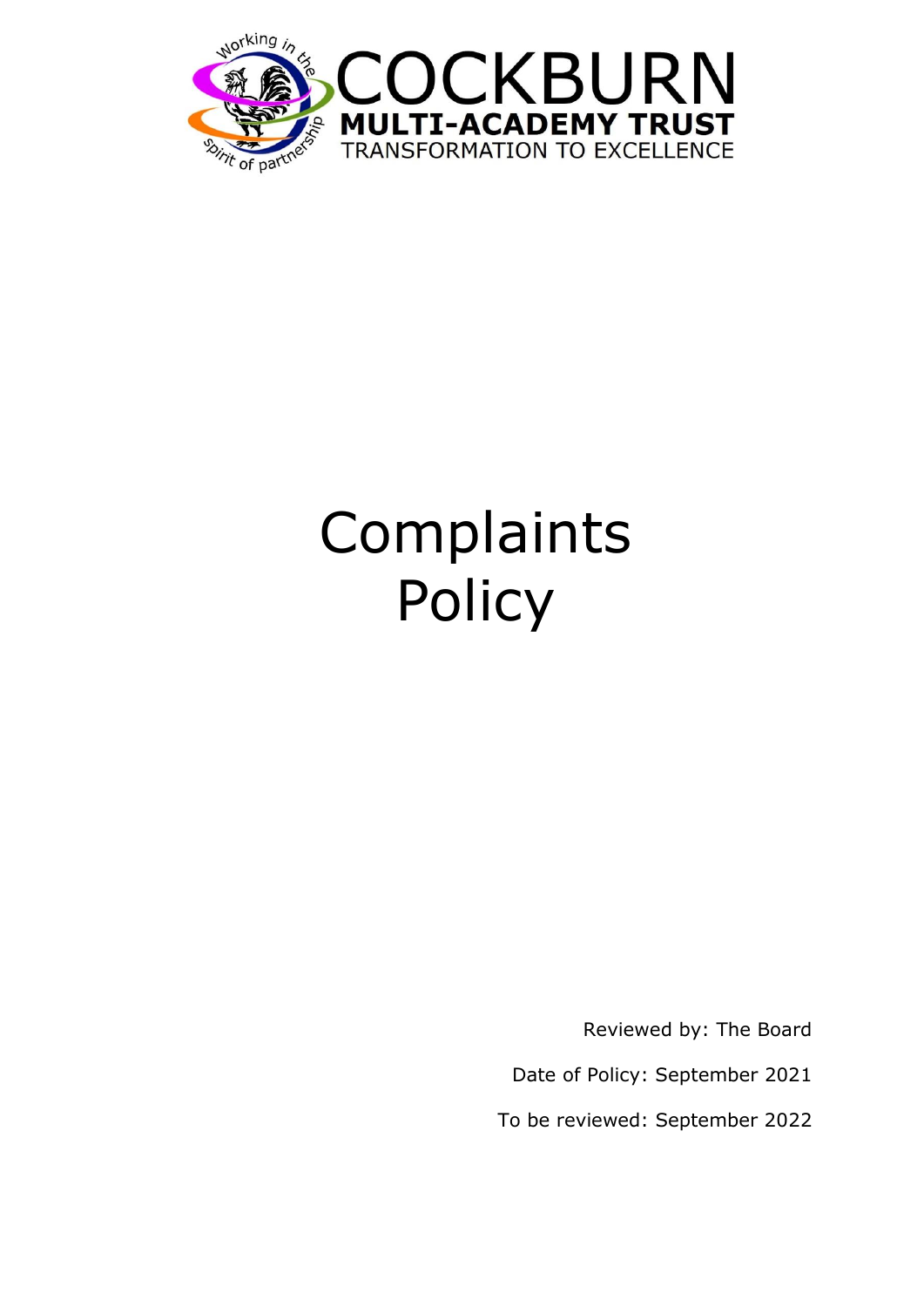## **INTRODUCTION**

1.1. Every well governed and well managed academy/school will, from time to time, will inevitably have to deal with complaints from parents/carers. The governing body must ensure, therefore, that proper procedures are in place to deal with such complaints.

1.2. This policy should not be used to deal with complaints relating to:

- Admissions
- Statutory assessments of Special Educational Needs and Disabilities (SEND)
- Academy/School re-organisation proposals
- Complaints about services from other providers who may use academy/school premises or facilities
- Exclusion refer to the academy/school's exclusion policy
- Whistleblowing refer to the academy's whistleblowing policy
- Disciplinary allegations against members of staff these matters will invoke the academy/school's internal disciplinary procedures. Complainants will not be informed of the outcome of any investigation.

At any stage within the complaints procedure a decision may be made, based upon details of the complaint, to refer it to a different procedure.

1.3. Complaints should be lodged promptly or at least within 2 calendar months of the incident. If a complaint is received after this time, unless there are exceptional circumstances, the academy/school will take no further action.

1.4. Governors need to avoid prior knowledge of any issues which might later be considered by an appeal panel. In general, the need to maintain a strategic overview, rather than a day to day operational involvement, should remain paramount.

#### **2. INFORMAL RESOLUTION**

2.1. Parents/Carers should feel free to raise their concerns with the class teacher, form tutor or other appropriate member of staff either in person or by telephone in order to seek a resolution to a complaint.

2.2. The academy/school is committed to responding as quickly as possible to any issues raised i.e. members of staff will listen to parents'/carers' concerns and seek to reach a speedy and satisfactory resolution.

2.3. If a complaint is raised directly with the Head of School/Headteacher, it is likely the Head of School/Headteacher will forward the complaint to the most appropriate member of staff in the academy/school for it to be addressed.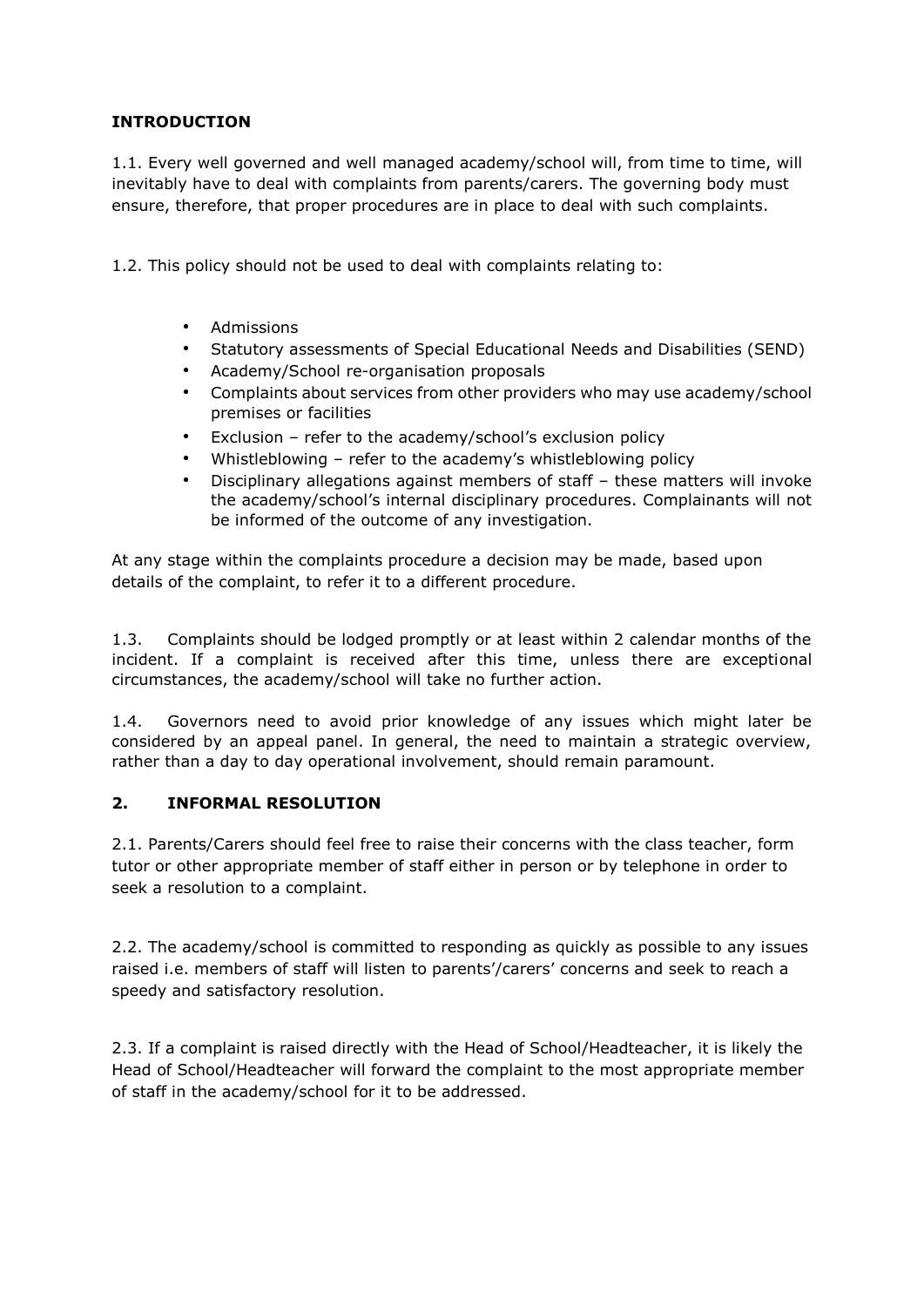2.4. Complainants will, where possible, receive a response to their concern within 5 school days**.** If it is not possible to meet this deadline they will be informed of when a response will be made.

2.5. If, at any time the Head of School/Headteacher feel that the complaint requires an investigation and formal response, it will be dealt with under the formal procedure.

2.6 Where the complaint is about the Head of School/Headteacher, the complaint should be put in writing for the attention of the Executive Headteacher. A complaint about the Executive Headteacher should be made in writing to the Chair of the Board of Cockburn Multi-academy Trust.

2.7. If, after attempting to resolve the issue informally, a complainant remains dissatisfied with the outcome they will be provided with information about the formal procedure.

# **3. FORMAL PROCEDURE**

3.1. If a complainant is dissatisfied with the informal resolution, they should put their complaint in writing to the Head of School/Headteacher. The complainant should:

- Set out in reasonable detail the nature of the complaint and any unresolved issues;
- Clarify what actions they believe would put things right.

3.2. A senior member of staff, who has had no prior involvement with the complaint, will investigate the complaint.

3.3. During the investigation the investigating officer may contact the complainant to clarify the details of the complaint.

3.4. The investigating officer may be required to take statements from relevant witnesses and the complainant may be accompanied by a friend or relative to speak on their behalf or help make their case.

3.5. If the complaint involves a student, he/she should also be interviewed, normally by a member of staff with whom the pupil feels comfortable e.g. learning mentor, will attend the interview.

3.6. The investigating officer should keep written records of all meetings and telephone conversations undertaken as part of the investigation together with any other relevant documentation.

3.7. A full written response will be made to the complainant within 20 school days of the written complaint being received. Outcomes to a complaint may include:

- A finding that the complaint requires no further action;
- A finding that there is insufficient evidence to reach a conclusion such that the complaint cannot be upheld;
- An acknowledgement that the situation could have been handled differently or better (this is not the same as an admission of negligence);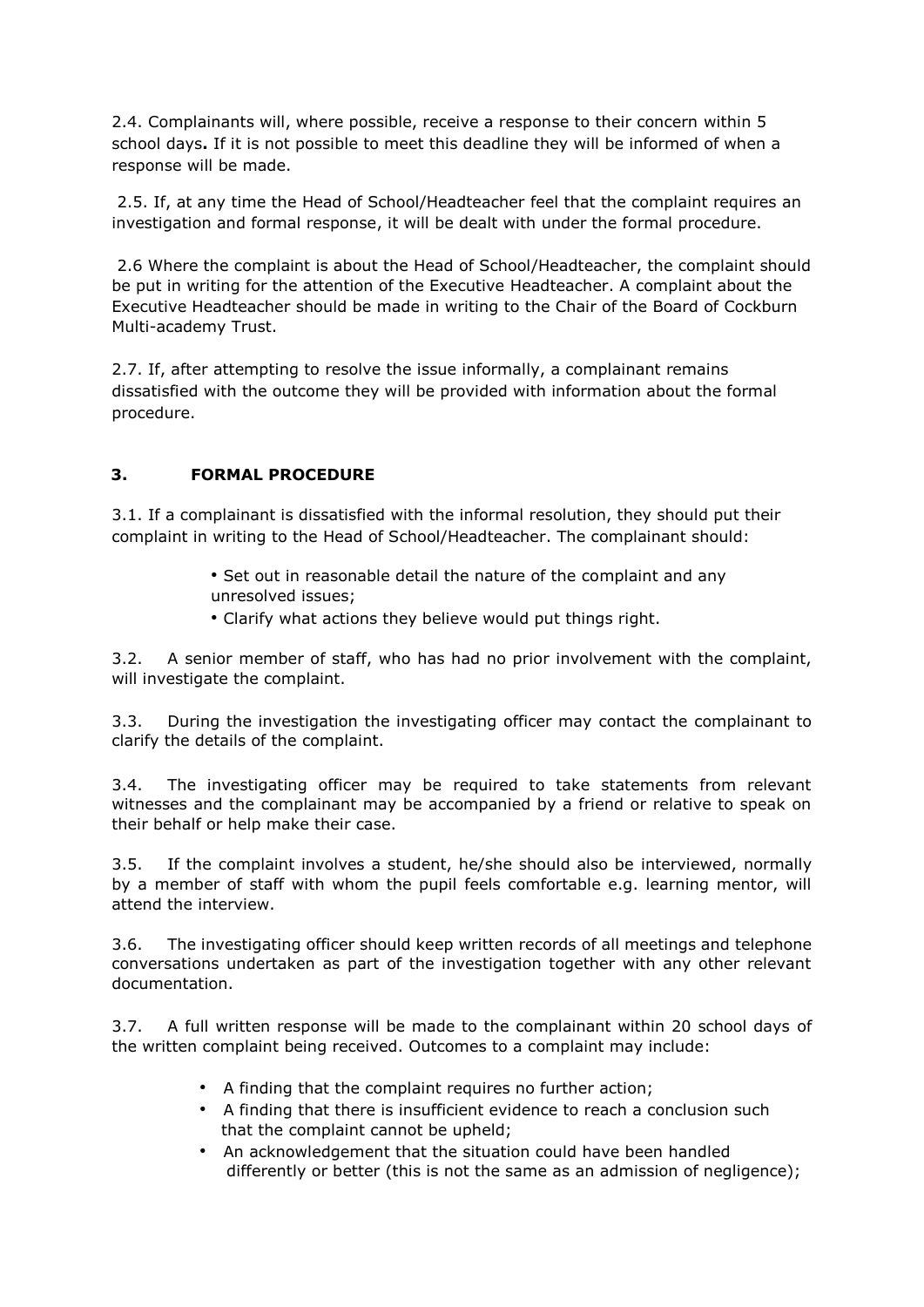- An apology;
- An explanation of the steps that have been taken to ensure it will not happen again;
- An undertaking to review academy or Trust procedures in light of the complaint.

3.8. The complainant will be advised that if they are dissatisfied with the outcome they may refer the matter to the governing body.

## **4. APPEAL PANEL**

4.1. If the complainant is dissatisfied with the formal resolution they have a right to appeal to a specially convened appeal panel.

4.2. Appeals should be lodged with the Chair of Governors within 10 school days of receipt of the formal procedure outcome*.* If the subject of the complaint is the Executive Headteacher the appeal should be lodged with the Chair of the Board within 10 school days of receipt of the stage two decision. Where there is a delay in submitting an appeal without good reason, the Chair of Governors/Chair of the Board may decide that the appeal is out of time and will not be heard further.

4.3. The panel will meet within 25 school days of receiving the appeal and the complainant and the Headteacher/Head of School/Executive Headteacher will be informed of the date, time and venue of the hearing.

4.4. The complainant will receive, at least 5 school days before the panel meets, copies of any relevant documentation to the complaint.

4.5. The panel will be identified by the Chair of Governors/Chair of the Board and will comprise of two governors/board members who have not been directly involved in the matters detailed in the complaint and a third panel member who will be independent of the management and running of the academy/school/Trust.

4.6. The panel will appoint its own chair, normally the Chair or Vice-chair of Governors. The chair of the panel will ensure that minutes are taken at the appeal hearing.

4.7. The panel will consider the way the complaint has been handled by the academy/school. The panel will hear the report of the investigating officer and any submissions by the complainant.

4.8. It will be open to the appeal panel to:

- Dismiss the complaint in whole or in part;
- Uphold the complaint in whole or in part;
- Decide on any reasonable action to resolve the complaint;
- Recommend changes to the Academy/School's systems or processes.

4.9. The complainant may be accompanied by a relative to speak on their behalf or help present their case. A hearing will generally be conducted in accordance with Appendix B.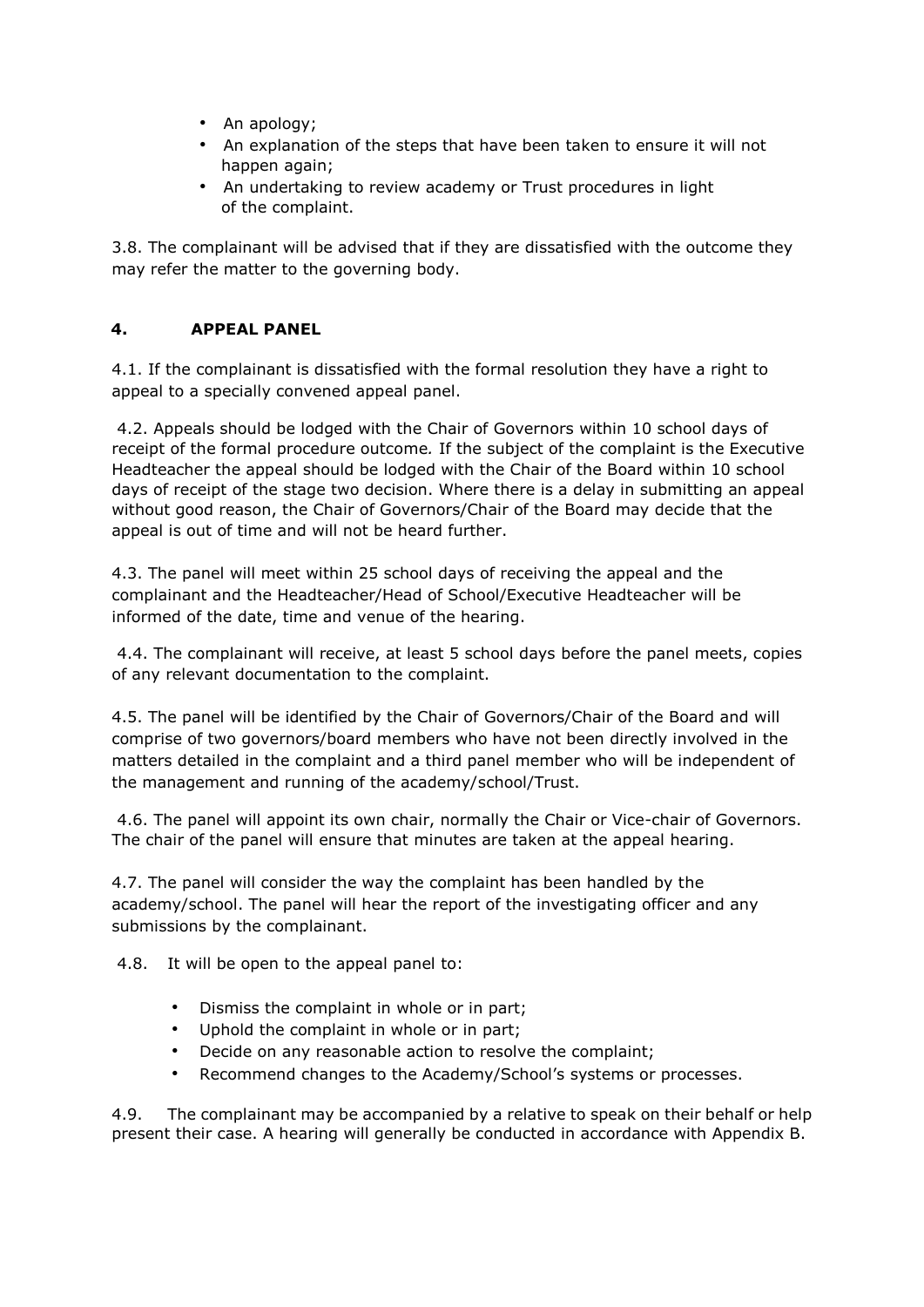4.10. The decision of the panel is final and a copy of the findings and recommendations will be provided to the complainant, and where relevant, the person complained about, within 5 school days.

4.11. A copy of the finding and recommendations will be made available for inspection on the school premises by the Head of School/Headteacher and the Board of Cockburn Multi-academy Trust.

4.12. A further stage of appeal can be taken to the Secretary of State at the Department for Education, but only on the grounds that the governing body is acting or proposing to act unreasonably or illegally.

## **5. RECORD KEEPING**

5.1 A written record will be kept of all formal complaints detailing whether they were resolved following a formal procedure or proceeded to an appeal panel. A written record will also be kept in relation to action taken by the academy/school as a result of those complaints regardless of whether they were upheld.

# **6. CONFIDENTIALITY**

6.1. All documentation and information retained in relation to a complaint will be treated in confidence unless there is a specific reason which would require disclosure for example a referral in relation to Safeguarding, where the Secretary of State or a body conducting an inspection under Section 109 of the 2008 Act requests access to them.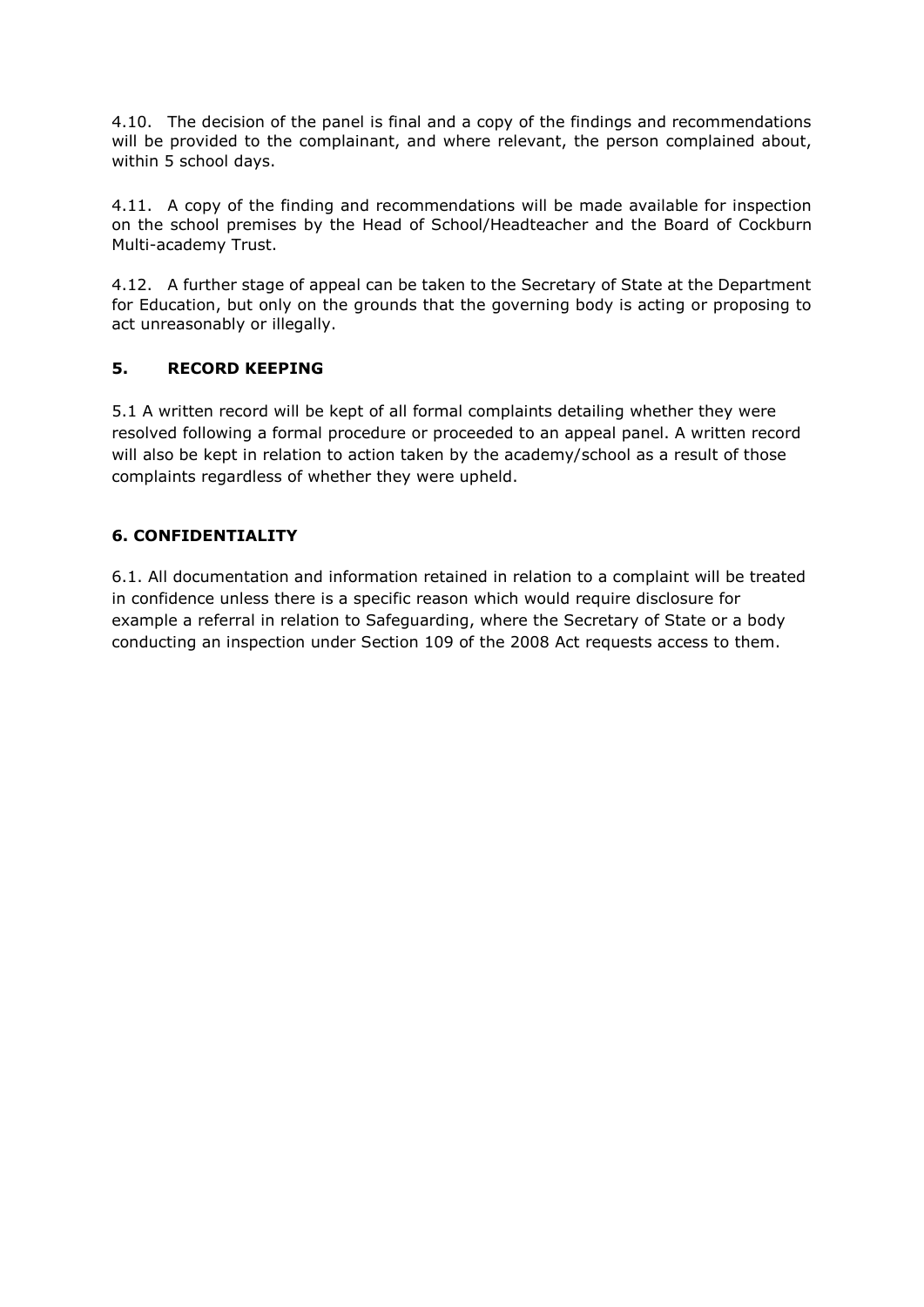## **APPENDIX A: POLICY FOR UNREASONABLE COMPLAINANTS**

#### **1.0 INTRODUCTION**

1.1 Cockburn Multi-academy Trust is committed to dealing with all complaints fairly and impartially, and to providing a high quality service to those who complain. We will not normally limit the contact complainants have with our academies and schools. However, we do not expect our staff to tolerate unacceptable behaviour and will take action to protect staff from that behaviour, including that which is abusive, offensive or threatening.

1.2 Cockburn Multi-academy Trust defines unreasonable complainants as 'those who, because of the frequency or nature of their contacts with an academy/school would cause significant disruption to the safe and effective operation of the academy/school, harass or threaten any member of staff, or engage in vexatious complaints by seeking to re-open matters that have already been the subject of a concluded complaints procedure.

1.3 Where a complainant acts in an unreasonable fashion, the Head of School/Headteacher, Executive Headteacher, Chair of Governors or Chair of the Trust Board (as relevant) may at any time inform the complainant that the complaints procedure has been exhausted and has come to an end by reason of the conduct of the complainant.

#### **2.0 UNREASONABLE COMPLAINTS**

2.1 A complaint may be regarded as unreasonable when the person making the complaint:

- refuses to articulate their complaint or specify the grounds of a complaint or the outcomes sought by raising the complaint, despite offers of assistance;
- refuses to co-operate with the complaints investigation process while still wishing their complaint to be resolved;
- refuses to accept that certain issues are not within the scope of a complaints procedure;
- insists on the complaint being dealt with in ways which are incompatible with the adopted complaints procedure or with good practice;
- introduces trivial or irrelevant information which the complainant expects to be taken into account and commented on, or raises large numbers of detailed but unimportant questions, and insists they are fully answered, often immediately and to their own timescales;
- makes unjustified complaints about staff who are trying to deal with the issues, and seeks to have them replaced;
- changes the basis of the complaint as the investigation proceeds;
- repeatedly makes the same complaint (despite previous investigations or responses concluding that the complaint is groundless or has been addressed);
- refuses to accept the findings of the investigation into that complaint where the academy's complaint procedure has been fully and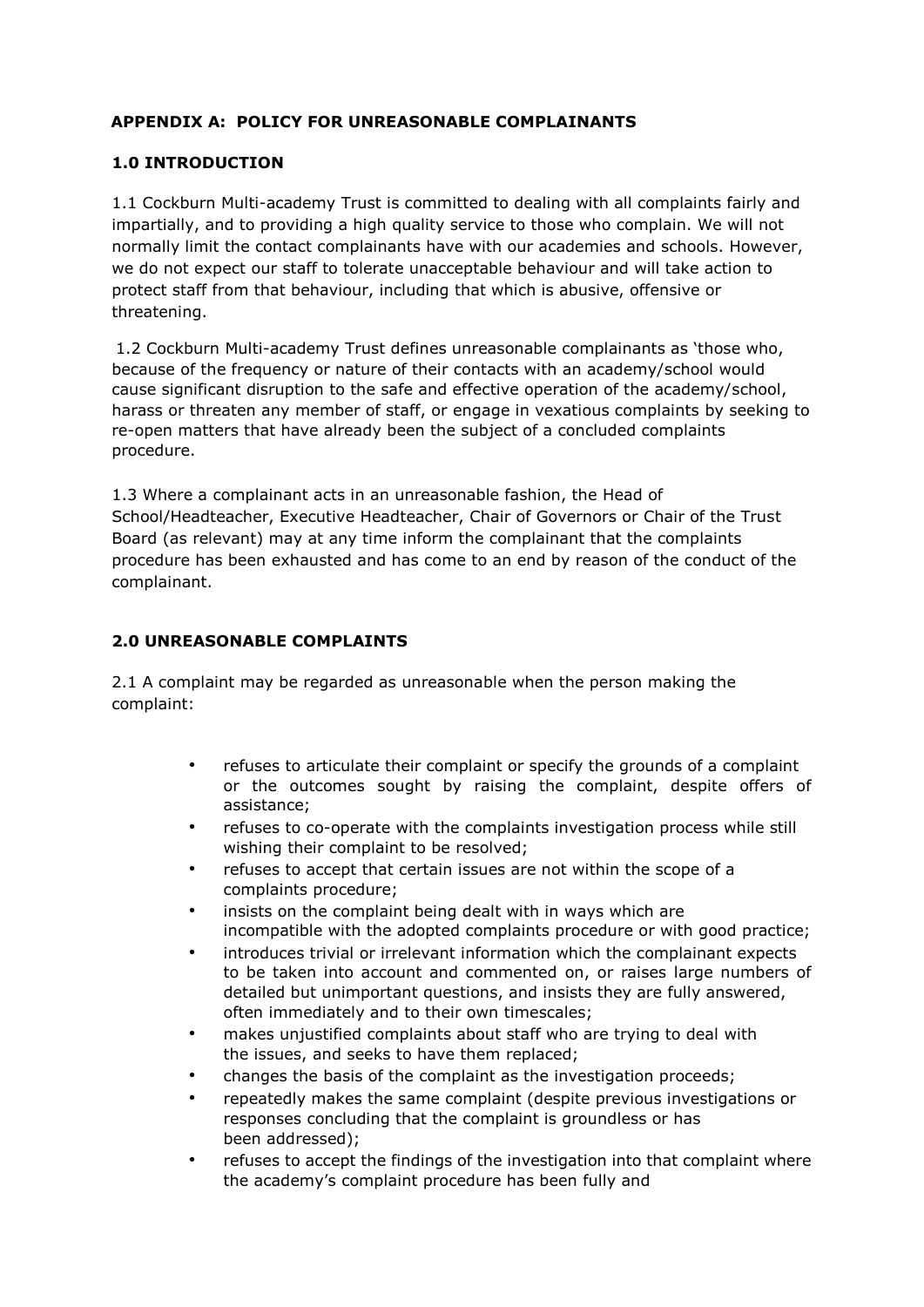properly implemented and completed including referral to the Department for Education;

- seeks an unrealistic outcome;
- makes excessive demands on academy/college time by frequent, lengthy, complicated and stressful contact with staff regarding the complaint in person, in writing, by email and by telephone while the complaint is being dealt with.

2.2 A complaint may also be considered unreasonable if the person making the complaint acts in a manner which is:

- malicious;
- aggressive;
- threatening, intimidating or violent;
- made using abusive, offensive or discriminatory language;
- made knowing the complaint to be false;
- made using falsified information;
- otherwise made using conduct which is intended to intimidate, harass or is otherwise similarly inappropriate.

#### **3.0 COMMUNICATIONS**

3.1 Complainants should limit the numbers of communications with the academy/school while a complaint is being progressed. It is not helpful if repeated correspondence is sent (either by letter, phone, email or text) as it could delay the outcome being reached.

3.2 Whenever possible, the Head of School/Headteacher or Chair of Governors will discuss any concerns with the complainant informally before applying an 'unreasonable' determination.

3.3 If the behaviour continues the Head of School/Headteacher will write to the complainant explaining that their behaviour is unreasonable and asking them to change it. For complainants who excessively contact Cockburn Multi-academy Trust establishments, causing a significant level of disruption, we may specify methods of communication and limit the number of contacts in a communication plan. This will usually be reviewed after 6 months.

3.4 In response to any serious incident of aggression or violence, the concerns and actions taken will be put in writing immediately and the police informed. This may include banning an individual from academy/school premises. Although fulfilling a public function, academies/schools are places where the safety of students and staff is paramount. The public has no automatic right of entry. Cockburn Multi-academy Trust will therefore act to ensure they remain safe places for students, staff and other members of the community.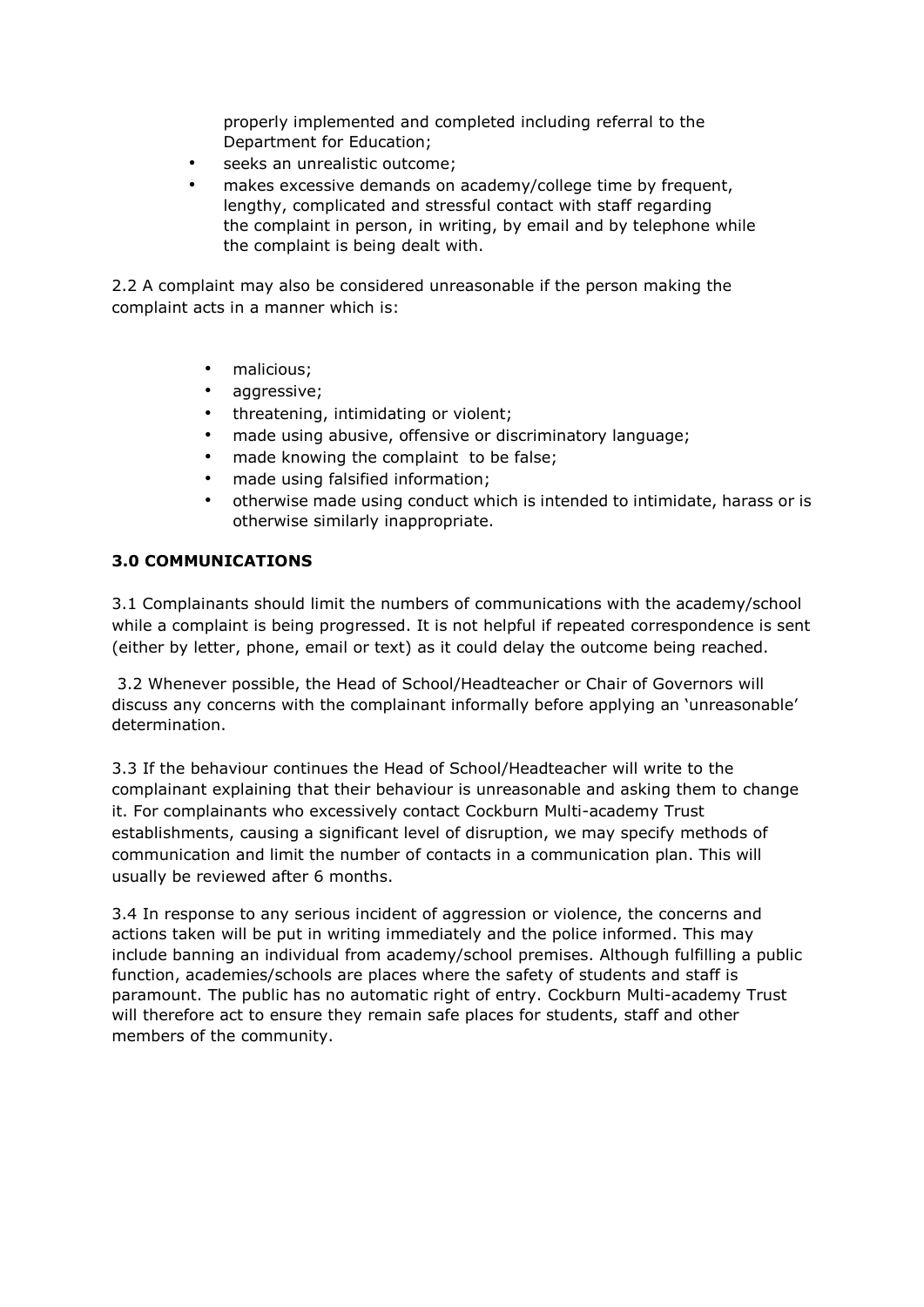#### **APPENDIX B: CONDUCT OF AN APPEAL HEARING**

- 1. The Chair will welcome the complainant and introduce the panel members;
- 2. The Chair will explain the appeal hearing process and ask if there are any questions. Minutes of the hearing will be taken;
- 3. The complainant will present their complaint along with any comment on the documents produced or the manner in which the complaint was handled;
- 4. Questions may then be asked of the complainant;
- 5. The "deciding officer" in formal resolution process will then present their reasons for why they reached their decision. Other witnesses may be invited to attend and speak where the Chair of the Appeal Hearing has agreed;
- 6. Questions may then be asked of the "deciding officer";
- 7. Where the Chair of the appeal hearing has permitted other witnesses to be present, they may present their facts and may be questioned by the complainant, the "deciding officer" and the appeal panel.
- 8. The Chair will invite the complainant, and then the "deciding officer" to make their final statement;
- 9. The Chair will then inform the complainant that the appeal panel will consider the information heard and will provide a written response within 5 academy/college days.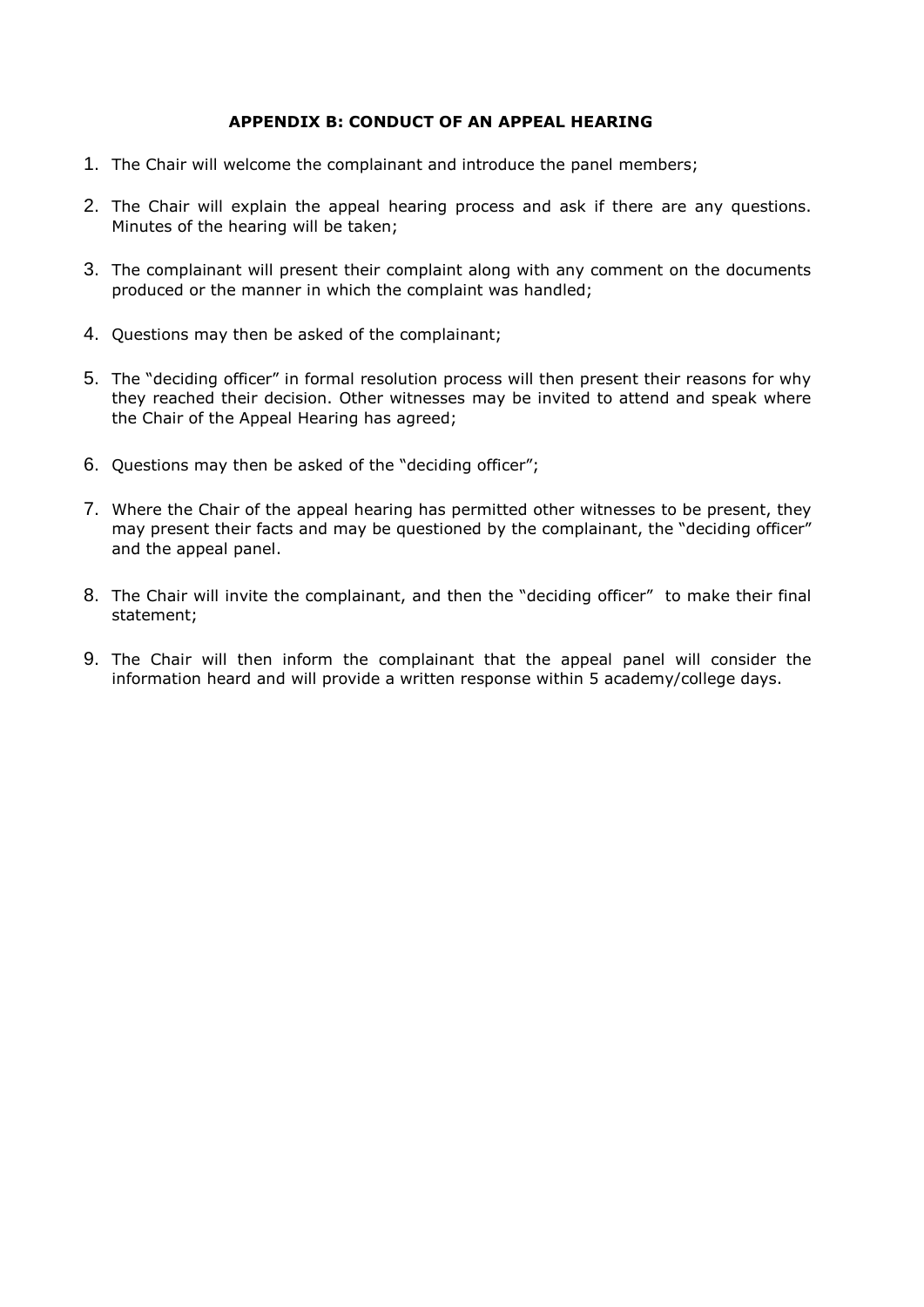## **Appendix C - Complaints Form**

**Your name:** 

**Student name:** 

**Your relationship to the student:** 

**Your address and postcode:** 

**Your daytime telephone number:** 

**Your evening telephone number:** 

**Your email address:** 

**Your complaint is: (if you have more than one complaint, please number these)** 

**What action have you already taken to try and resolve your complaint(s)?** (Who did you speak to and what was the response?)